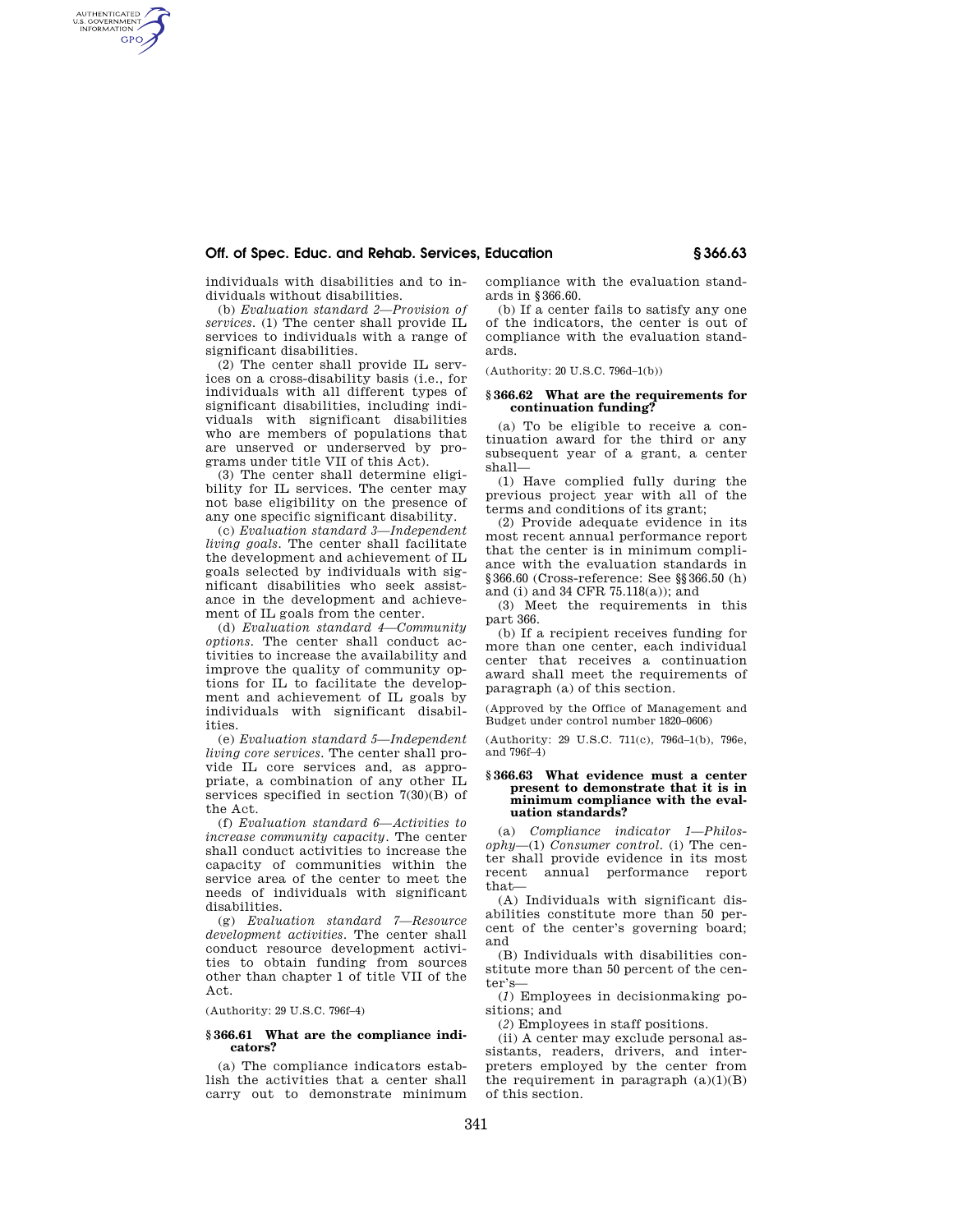**§ 366.63 34 CFR Ch. III (7–1–10 Edition)** 

(iii) The determination that over 50 percent of a center's employees in decisionmaking and staff positions are individuals with disabilities must be based on the total number of hours (excluding any overtime) for which employees are actually paid during the last six-month period covered by the center's most recent annual performance report. However, a center must include in this determination its employees who are on unpaid family or maternity leave during this six-month period.

(2) *Self-help and self-advocacy.* The center shall provide evidence in its most recent annual performance report that it promotes self-help and self-advocacy among individuals with significant disabilities (e.g., by conducting activities to train individuals with significant disabilities in self-advocacy).

(3) *Development of peer relationships and peer role models.* The center shall provide evidence in its most recent annual performance report that it promotes the development of peer relationships and peer role models among individuals with significant disabilities (e.g., by using individuals with significant disabilities who have achieved IL goals [whether the goals were achieved independently or through assistance and services provided by a center] as instructors [volunteer or paid] in its training programs or as peer counselors).

(4) *Equal access.* The center shall provide evidence in its most recent annual performance report that it—

(i) Ensures equal access of individuals with significant disabilities, including communication and physical access, to the center's services, programs, activities, resources, and facilities, whether publicly or privately funded. Equal access, for purposes of this paragraph, means that the same access is provided to any individual with a significant disability regardless of the individual's type of significant disability.

(ii) Advocates for and conducts activities that promote the equal access to all services, programs, activities, resources, and facilities in society, whether public or private, and regardless of funding source, for individuals with significant disabilities. Equal access, for purposes of this paragraph, means that the same access provided to individuals without disabilities is provided in the center's service area to individuals with significant disabilities.

(5) *Alternative formats.* To ensure that a center complies with §366.63(a)(4) and for effective communication, a center shall make available in alternative formats, as appropriate, all of its written policies and materials and IL services.

(b) *Compliance indicator 2—Provision of services on a cross-disability basis.* The center shall provide evidence in its most recent annual performance report that it—

(1) Provides IL services to eligible individuals or groups of individuals without restrictions based on the particular type or types of significant disability of an individual or group of individuals, unless the restricted IL service (other than the IL core services) is unique to the significant disability of the individuals to be served;

(2) Provides IL services to individuals with a diversity of significant disabilities and individuals who are members of populations that are unserved or underserved by programs under title VII of the Act; and

(3) Provides IL core services to individuals with significant disabilities in a manner that is neither targeted nor limited to a particular type of significant disability.

(c) *Compliance indicator 3—Independent living goals.* (1) The center shall provide evidence in its most recent annual performance report that it—

(i) Maintains a consumer service record that meets the requirements of 34 CFR 364.53 for each consumer;

(ii) Facilitates the development and achievement of IL goals selected by individuals with significant disabilities who request assistance from the center;

(iii) Provides opportunities for consumers to express satisfaction with the center's services and policies in facilitating their achievement of IL goals and provides any results to its governing board and the appropriate SILC; and

(iv) Notifies all consumers of their right to develop or waive the development of an IL plan (ILP).